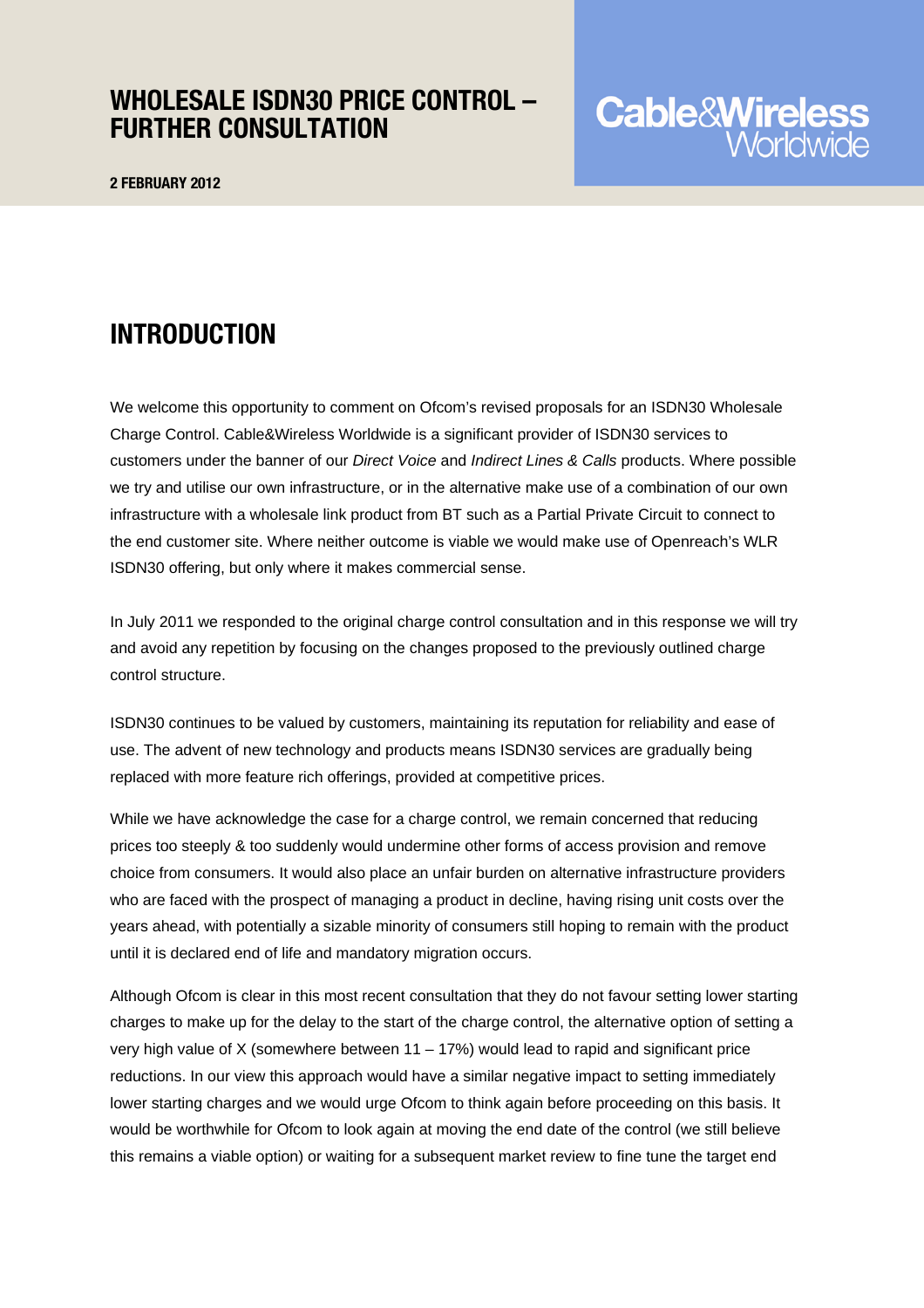# **Cable&Wireles**

point of the control(s) with the benefit of up to date market information 2 years hence, rather than rush through a potentially destabilising rapid price reduction.

In this particular situation, with alternative infrastructure providers also having to manage the consequences of any charge control, it is crucial to have a regulatory approach that is both understood and predictable, providing the certainty that comes from a clear and well signposted charge control structure. A control of less than 2 years does not provide for that, with price reductions of 25% or 30% in less than 24 months a distinct possibility. Alternative providers are more sensitive to price reductions than BT as a result of their higher costs to provision and partial reliance on other access products like PPCs (where prices are tracking upwards and are expected to continue to do so).

It would be far better to introduce a longer charge control, allowing sufficient time to meet the end target price or indeed in this particular case, given the risk of an adverse impact on competitive supply, to wait until any subsequent control (with the benefit of refreshed market data) before reaching the target price, rather than risk destabilising alternative infrastructure investment. Of particular concern is the possibility that sharp decreases in price now could be followed by price increases in the follow on charge control driven by reduced demand and increased costs in five years time (the expected end point for any such control).

While the consultation stresses the mitigating factors of these new proposals, i.e. that prices will be higher for longer than previously intended and migrations away from PPC based infrastructure is predicted to be less than before, we don't believe Ofcom's model takes any account of the impact that rapid price movements may have on consumer switching behaviour.

In our view ISDN30 users are more likely to take notice of and act upon substantial and sudden pricing movements, than more graduated reductions, regardless of the shared pricing end point. While we remain keen supporters of competitive market outcomes, believing that this artificial regulatory pricing pressure could have a damaging impact on competitive supply, leading to an outcome that gives consumers lower prices in the short term but actually increases BT's wholesale market share, weakening competitive pressure in the medium term. It would be far better to adopt an approach that enables decisive graduated action to be taken that safeguards the interest of consumers, while at the same time preserves competitive supply arrangements.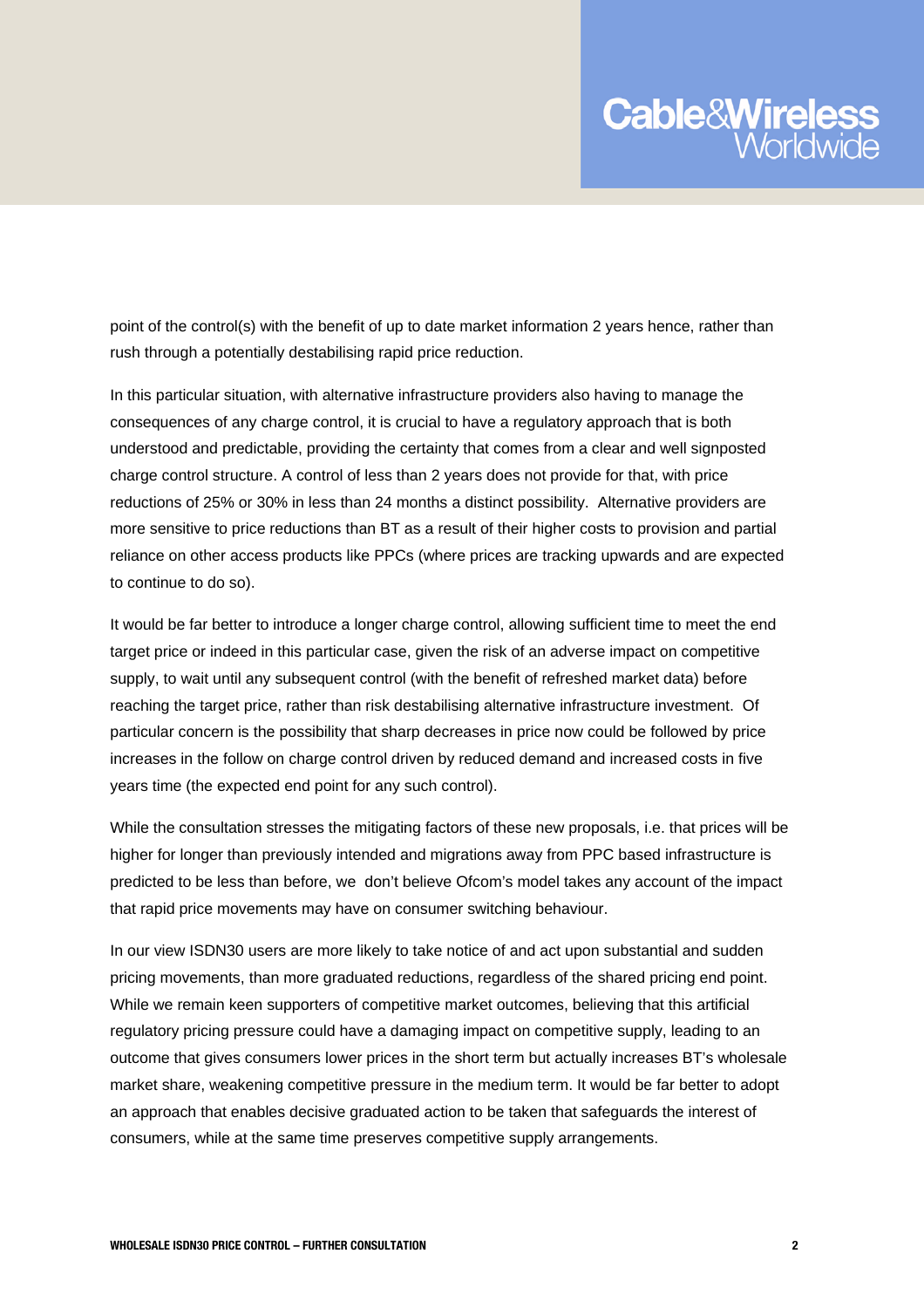

The best way to achieve this is to stick to the original values of X and either extend the control or delay reaching the target price until the after the next market review. It would not be in the long term interests of United Kingdom consumers if the wholesale supply arrangements were to be concentrated in the hands of just one regulated supplier. Underlying Infrastructure competition should remain the primary consideration for Ofcom in order to preserve consumer welfare in the longer term.

We would repeat our call for Ofcom to impose a remedy on BT that provides customers of their Featurenet product with a means to migrate to another supplier, as under the current arrangement many find themselves locked into the product, with no opportunity to change the underlying ISDN30 provider due to the lack of a migration process.

In the remainder of this response we focus upon the specific questions posted by Ofcom.

### Q&A

*Question 1: Do you agree that we should adopt a price control based on a 2 year period and align the process of ISDN30 core services with their underlying costs of provision?* 

As we stated in our previous response, we believe that in the case of ISDN30 services that three years should be the minimum duration for any charge control. It is far better to give the best possible advanced signals to Communication Providers with a longer period to adjust. Shorter duration controls risk pushing pricing changes through too quickly and not giving the market sufficient time to react, with steep price reductions potentially undermining market confidence.

In July 2011 we said that there may even be case to introduce a longer control (of 4 years), seeking approval from the Commission for a longer control in recognition of the stage that the product has reached in its lifecycle and the uncertainty over the need for any future controls with demand expected to fall away. While we understand the case for a four year control was more finely balanced, there is a clear case under the current circumstance to permit a 3 year control, as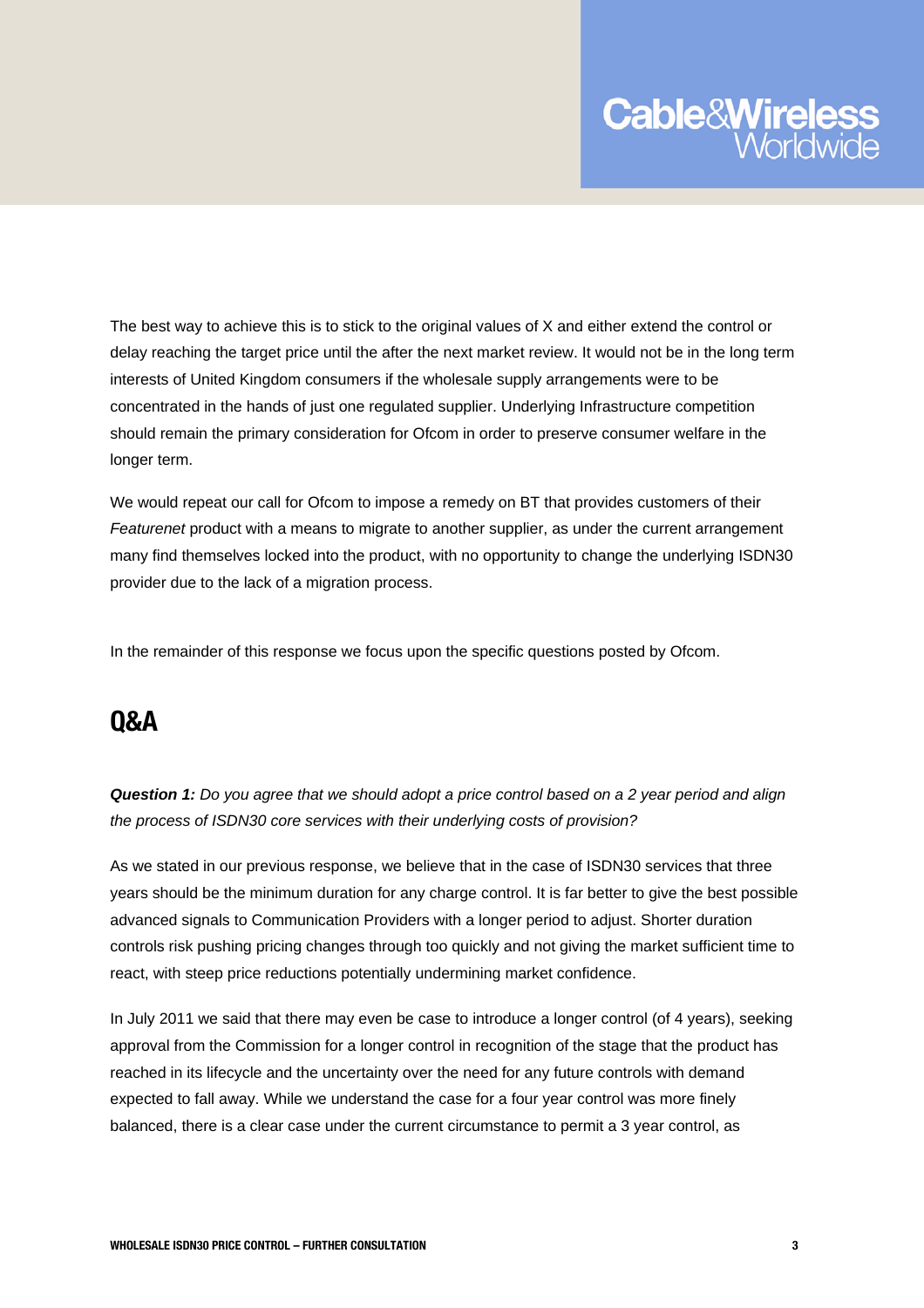

previously planned, allowing for a smother pricing transition than would be possible under a shorter control.

#### *Question 2: Do you agree that in this case we should adopt Option 3 should be preferred to Option2?*

We agree that option 3 (two year glide path to target, no one off adjustment) is preferable to Option 2 (one-off adjustment, followed by glide path to target) and have consistently argued throughout this process that any charge control of wholesale ISDN30 charges should be done using a glide path rather than an adjustment to starting charges.

We believe the unique set of circumstances that exist in this case would support the adoption of Option 1 (previous glide path, with target reached in subsequent period). The cost base of alternative infrastructure providers is greater than BT's for a variety of technical, scale and synergy reasons which can't be replicated by an efficient alternative supplier. Add to this the complication that alternative infrastructure providers' assets might not be fully depreciated and that future migrations to NGA services might cause a jump in costs as fixed costs are spread over fewer circuits. This means it is alternative suppliers and not BT who are impacted most by a charge control.

We also believe that consumer behaviour is influenced by both the speed and extent of price reductions, as consumers often will not take immediate action if there is only a modest gap between what they are paying and the best price achievable (particularly if they are happy with the service they receive) and will often wait for their own pricing to catch up, taking action only if a material gap emerges. If a charge control forces a significant pricing gap to open up (in a way that is unlikely to occur in a competitive market setting), then there may well be a significant move off alternative infrastructure on to a BT based solution.

Ofcom's modelling fails to take this phenomenon into account when it considered the extent of any migrations away from the competitive supply base, so while from a pure cost perspective migrations away from competitive supply solutions may be modelled to be less significant than previously thought as prices are higher for longer under Option 2, if some allowance is made to take into